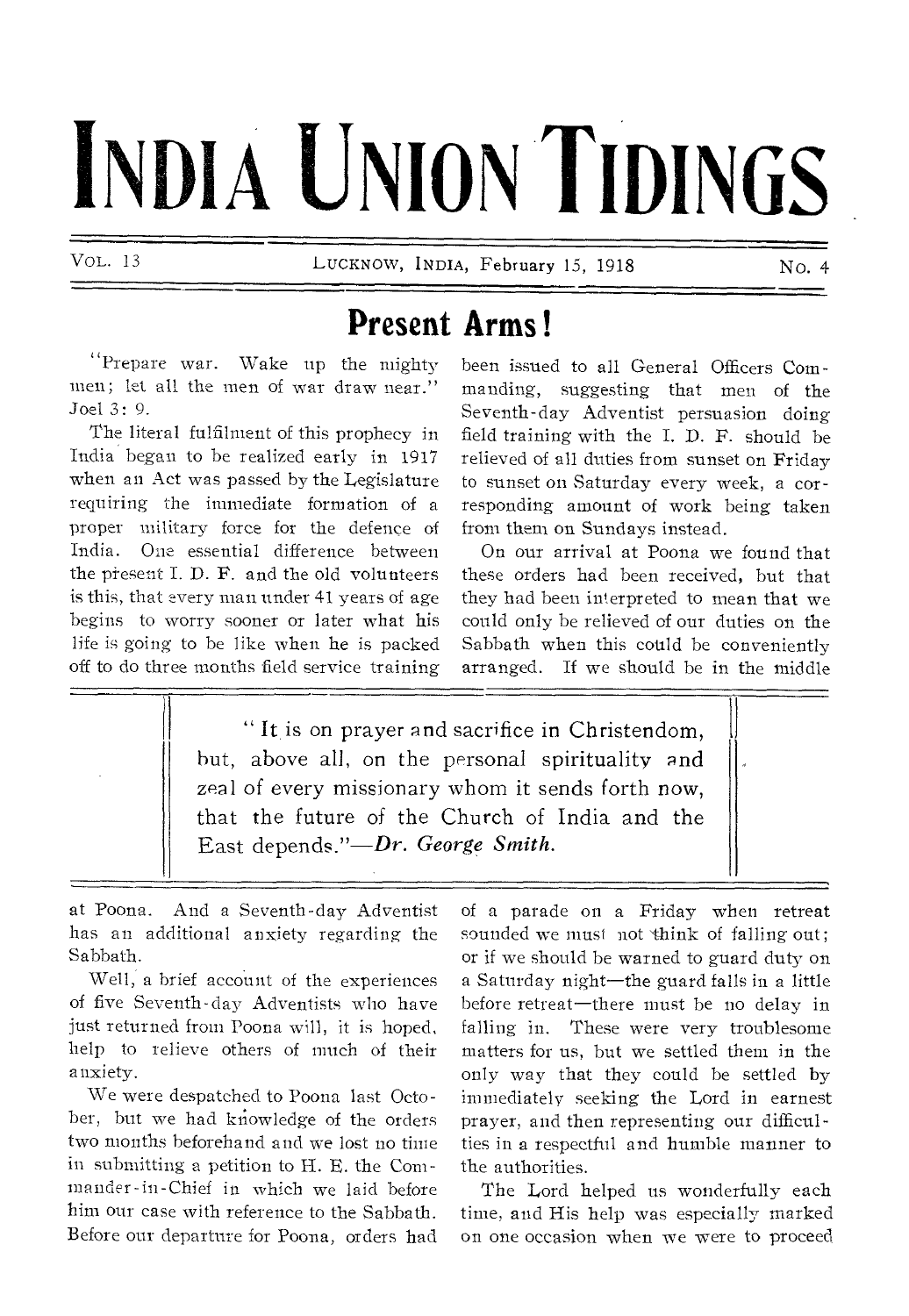on active service with an escort party to escort prisoners of war by train several days journey which meant doing sentry duty on the Sabbath. In spite of stern opposition from the officers in the beginning, the Lord gave us favour with the authorities and we were permitted to arrange for others to do our duties on the Sabbath while with the prisoners.

We can rejoice as we look back over the three months we spent under general service conditions that the Lord made it possible for us to keep holy those thirteen Sabbaths. It was our manner at the beginning of each Sabbath to get together in some quiet spot for prayer and the following morning after breakfast to get away for the day to the Empress Gardens where we would hold our regular Sabbath school class and in the evening hold a service at which visitors would be present. Thus we were able not only to keep ourselves nourished with spiritual food, but to pass it on to others. It was not only on the Sabbath that we did this but a Bible study class was conducted nearly every day in the barracks, and sometimes as opportunity offered, there would be two or three studies held in a day and the Message was given to a large number of the Christian men of the I. D. F.

There are many who became deeply interested and will surely take a stand for the truth. With these, and with others, we left sets of helpful literature and copies of Bible Readings, and among the people of Poona we distributed many tracts and hundreds of papers on the soon-coming of the Lord, the Sabbath, and other important subjects.

We were conscious always of the great privilege and responsibility that devolved upon us as Seventh-day Adventists in that camp at Poona where were to be found men of nearly every Christian denomination gathered from all parts of India; and though the military phase of our life would seem to have been hard, we spent our days not unhappily, for the Lord was at all times with us and brought us conspicuously to the front in having us recognized as the smartest men at drill- and men who feared and loved the Lord.

0. NOLDA

## **The Week of Prayer**

The week of February 23rd to March 2nd will come to Seventh-day Adventists in India as a period of great opportunity. During this week there will be concentrated upon the problems, aims, and needs, both personal and general of this movement, all the prayer force of our six hundred believers.

If two or three agreeing make for effective prayer (Matt. 18: 19), what must be the result of a company six hundred strong coming before God in this attitude of sincere effective prayer. The actual possibilities of such a season of suplication at a time like the present with its unprecedented opportunities, both human and divine, should beget in us an attitude of keen earnestness;

for, are we not "on the very threshold of the eternal world," and so many coveted experiences of receiving the impartation and gifts of the Holy Spirit still "awaiting our demand and reception?"

It was just such a spirit of united intercession at a time of crisis that made Pentecost possible, and are we not living in the time of the latter rain which may even now be waiting for such a united spirit of expectancy to usher in its manifestations?

There are items on many personal prayer lists which have been waiting for a long time for an answer, requests in behalf of husbands, wives, sons, daughters, relations, friends, or even still more personal matters. Would it not be well for little groups to get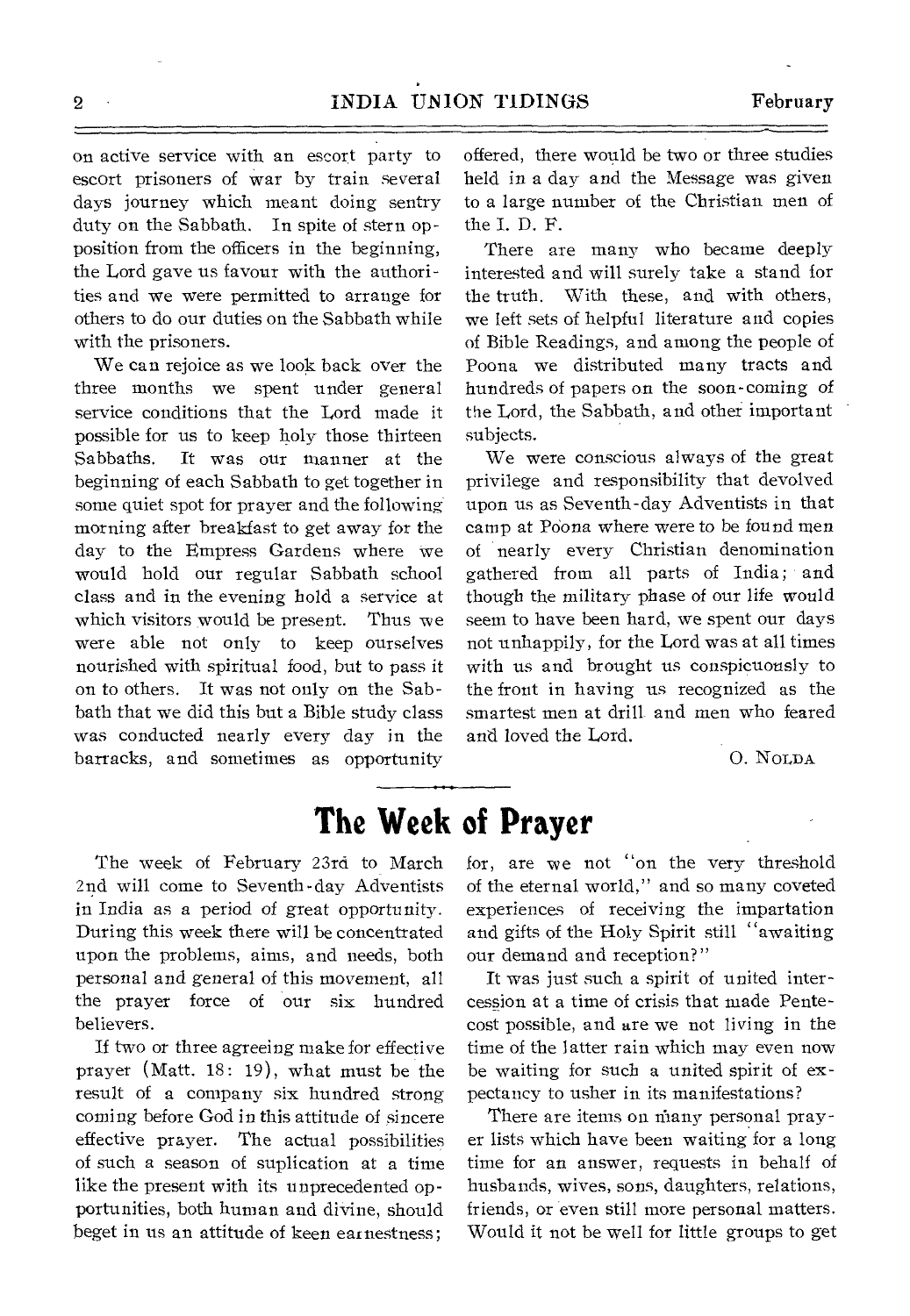together daily during the week and help one another through importunate prayers? Such private seasons would be reflected by increased power in the regularly appointed public services.

There are certain interests meaning much to the development of this movement and which are greatly influenced by the annual prayer season and therefore should receive special consideration:—

Deepening of spiritual life of our entire membership.

More rapid development of an efficient spiritual Indian ministry.

A clear understanding of what God

would have done for India and how to do it.

Pray that each department and activity of this movement may be greatly developed in effectiveness during the present year.

That the people be given a spirit of liberality to support this movement with their means.

Also remember the General Conference to convene in April, and specially India's representatives and interests to be considered.

Our rulers need divine help to deal with the ever-increasing perplexities among nations and peoples.

H. C. MENKEL, M. D.

# **A Visit to Karmatar**

The sun had fairly risen and was beginning to take the chill out of the morning air when the passenger train stopped at Karmatar, and I alighted with my bedding and basket from my third-class compartment in which I had spent a comfortable night on the way from Calcutta. Brother Keller soon arrived with the bullock tonga and we enjoyed a pleasant drive out to the Mission station.

The four days spent with the workers at Karmatar were well occupied. Sabbath morning, thirty members gathered together for the celebration of the Lord's supper. There was a good spirit present and we were refreshed and strengthened by the blessing which always attends such occa sions. In the evening a meeting was held for the election of officers; Brother Keller being chosen as local elder, James Besra as Deacon and Benjamin Peters clerk and treasurer. Jogeshwar Mandal was also selected to fill the office of Sabbath-school superintendent; and Baiju Murmu that of secretary, for the coming six months.

One object of my visit to Karmatar was to assist the brethren there in staking out the foundation of the new hospital building, for which the Harvest Ingathering of last year was set apart. The delay in beginning has been caused by the difficulty in procuring the land. Estimates for the mason work were submitted by three contractors, the lively competition among them enabling us to secure much more reasonable rates than we have in the past. The bricks are now being burned and we hope within a few days to see the walls of this new building going up. This added facility we believe will give more definiteness to the medical work, which has been carried on in this station for the past twenty years or more. The new building will consist of an office and examining room, male and female wards, and treatment rooms for the accomodation of about a score of patients. This will enable patients to come from a distance and remain under our care until recovered. It will also give opportunity for helping them spiritually, which is the all important part.

The workers in Karmatar, including Brother and Sister Keller and their helpers, seem to be happy and of-good courage and intend to pray and work for definite results during the coming year. I enjoyed the days spent with them and should have been glad to remain longer. The climate of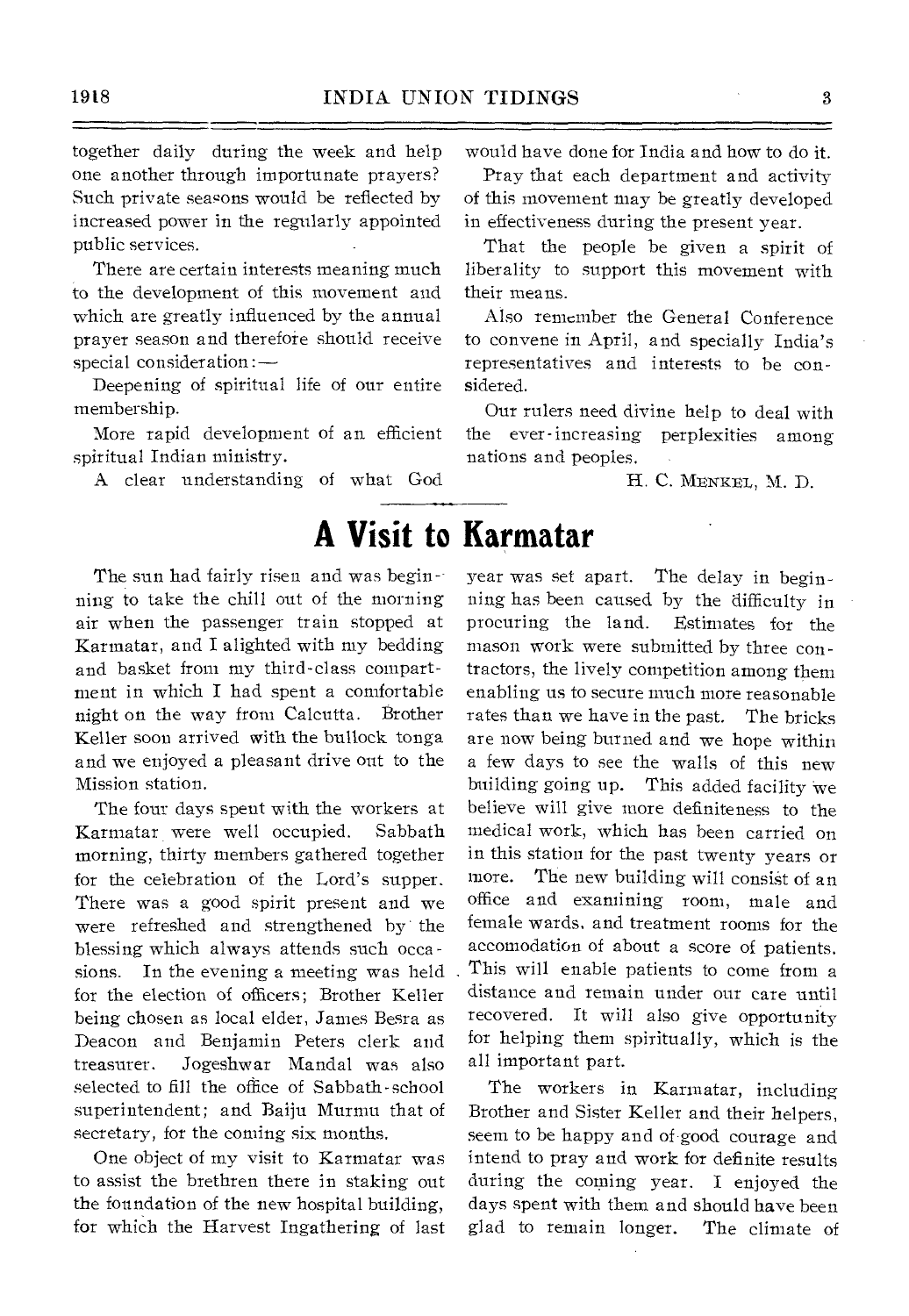and the quiet country surroundings are a cutta. welcome change from the atmosphere and , T. J. BURGESS.

Karmatar is fine at this time of the year environments of a large city like Cal-

# **Calcutta**

At Outram Docks, Tuesday, January 22nd, the Calcutta church bade farewell to their pastor, Brother J. M. Comer and his family; also to Brother F. 0. Raymond. These workers are sailing for America on furlough leave. Brother and Sister Comer have spent six years of earnest work in Rangoon and Calcutta, during which time they have endeared themselves to a large circle of friends, and their labours have been blessed to the material increase of the church.

Brother Raymond has rendered faithful service during the past eight years, and through his efforts the Advent Message in printed form has entered thousands of India's homes. During his absence in America, Sister Raymond continues with us the vigil for the souls of India's people.

We pray for these friends the presence of

a protecting providence, and wish them a pleasant and profitable furlough, looking forward to their return for a further long siege of effective labour.

Brother and Sister Wyman have taken over the pastorate duties of the Calcutta church during the cold season and are rendering appreciated service.

Calcutta has the honour of having organized the first Women's Band among our churches in India. Twenty-four were present at the organization meeting, and others have since indicated their desire to have a part in this movement. Sister Burgess has arranged to give the sisters an interesting course of instruction on Bible studies and how to conduct them. Other lines of activities are also being planned, We hope soon to see similar bands organized in all of our churches.

H. C. MENKEL.

# **Notes on Language Study**

It is certainly gratifying to see the progress that has been made the past two or three years in language study by our workers in the different sections of the country. It is indeed a good omen, and I am sure that as our workers become familiar with the language of the people for whom they plan to work, their efforts along missionary lines will be more successful. There was a time when some of our workers seemed to have the idea that language study was not of so very much importance, and that the work could be done well enough through interpreters. For this and other reasons the language study in some sections was neglected. That time, however, seems now to be in the past and most of our vernacular workers are getting down to hard work on the language. Surely that is as it should be. Since there seems to be a turn toward more efficiency along this line, a few points on language study might not be amiss. These suggestions may not be of any value to those who have been long in the field, but to those who are just beginning, they may be of some use, and it is with that hope that they are written.

### Importance of Knowing the Language

Certainly it will not be necessary to say very much about the importance of language study in a place like India; for the average missionary upon landing in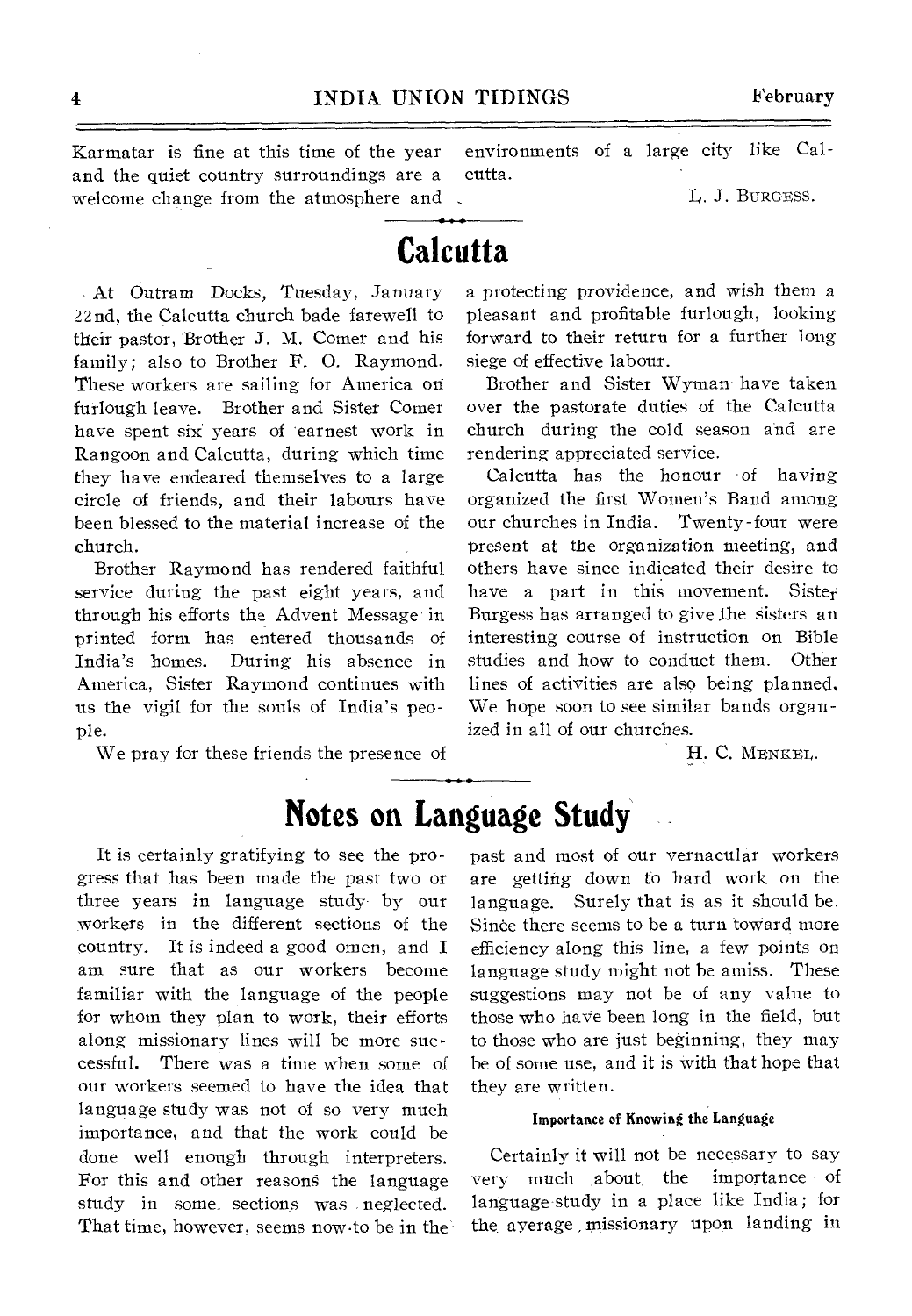this great country of so many tongues can see for himself that to acquire a working knowledge of the vernacular is of supreme importance. Next to the care of religion in his own soul, the thorough mastery of the language of the people for whom he is to labour, is beyond doubt the most important duty of the missionary. Our commission is, "Preach the gospel to every nation, and kindred, and tongue and people." We have a great message to give, and the people are waiting for it. But how is one to preach it to them unless he is able to speak the language, which is the only means of conveying thought to them? It is evident that it would be mere mockery to address a congregation in English who are able to understand only Urdu, Bengali or Tamil. And it would be but little better to speak to them in their own tongue, if the pronunciation and idiom is so faulty that what one says is next to impossible to understand.

It may be objected that some men were very successful in the past as missionaries who did not have a knowledge of the language. Granted that they did have success, might we not be justified in saying that if they had acquired the language they would have been even more successful than they were without it? Some blind men have been good teachers, but it was in spite of their blindness, and not because of it. If they had had their eyesight they could have done much better work. One's influence for good among the people must be much greater where he is able to understand them and converse freely with them in their own tongue. Relieious instruction coming warm from the heart in language that is easily understood will have a far greater influence upon those who hear than it will spoken in a foreign language.

The Church Mission Society in giving instruction on this point makes the following statement: "The first step to be taken by a young missionary going out for the first time should be *to make himself tho-* *roughly conversant with the language."*  This advice is as good for us as for them.

### Importance of the First Year

The first year of a missionary's experience in a foreign field is always one of interest. So many new and interesting things greet him on every side. Every thing is brim full of interest to him, and his mind is alert, ready to learn all it can regarding every strange thing that is seen. While he is fresh, full of life and vigor, and while his ear is sharp to catch every new sound that he hears, is the time for him to pull hard on the language. It has often been said,—and years of experience has proven that it is true $-$  "If a missionary does not get over the main difficulties of the language within a year after he reaches the country, there is little likelihood of his getting over them at all." That does not necessarily mean that no one ever gets the language at all who does not do well the first year; but surely the odds are against one who has had to spend the first year or two at some line of English work. The climate of India is trying. One very soon begins to feel the enervating effects of the tropical sun, notices that his vigor and alertness, and keenness for study and application are slipping away from him. And if for any reason he has let slip the golden "first year," it will mean that double the effort and energy will have to be expended in order to accomplish the task. Hence the importance of getting at the language the first thing upon arrival.

### Don't Be Side-tracked

When one first arrives in the country he sees so many things that ought to be done, and the men to do them are so few, that he is sometimes tempted to put off the language study for a time and help to do some of the work which it seems must be done, and is thereby side-tracked. Sometimes it is English preaching or teaching; sometimes it is writing long, newsy letters to friends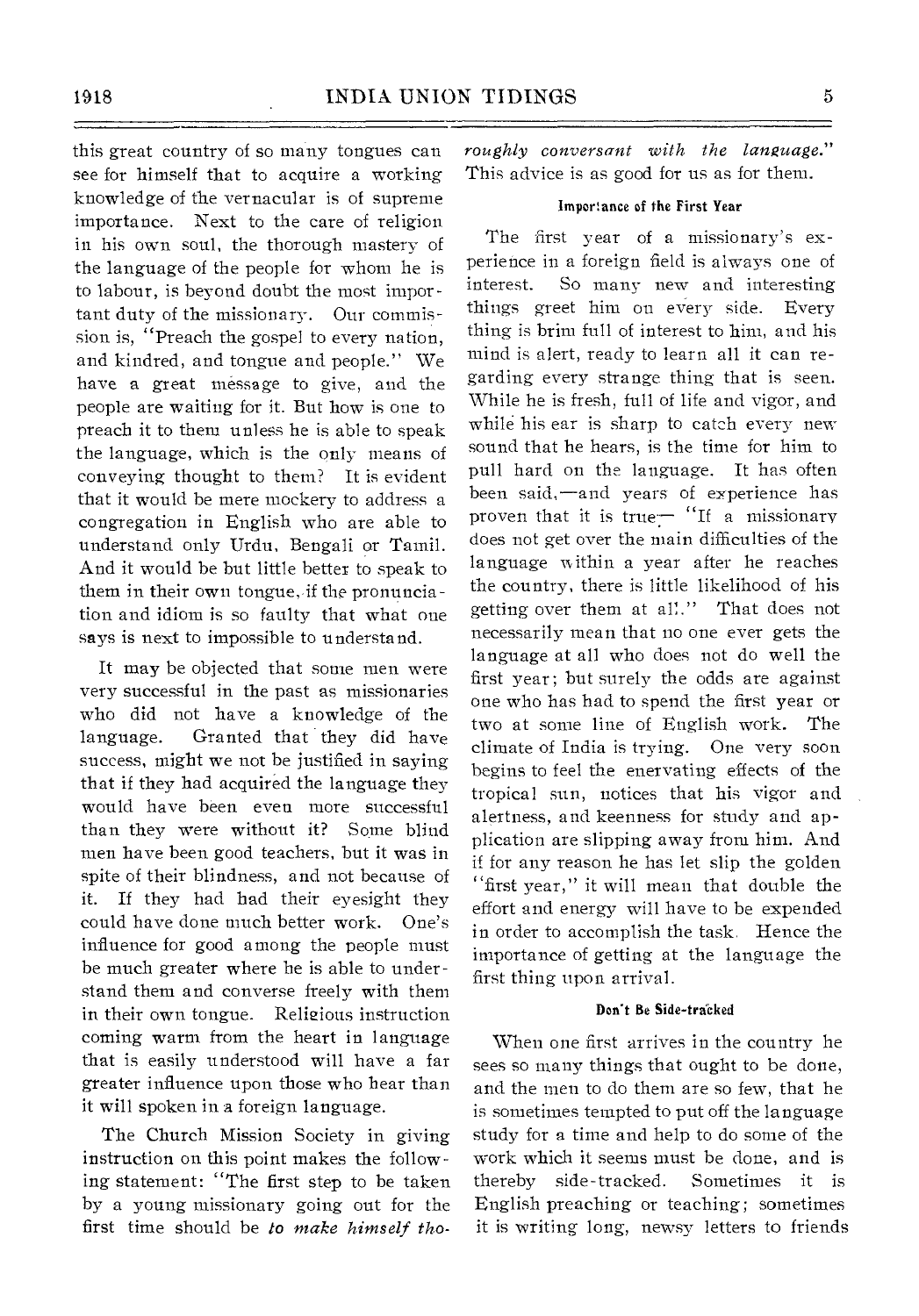**A Lantern Tripod** 

and supporters at home; again, some desire to read the "Hundred best books on India," —these and many more simple little things are sometimes the "foxes that spoil-the vine." It is all right to do these things, but let them wait a bit. The whole mental energy for the first few months ought to be given to the one thing,—language study. It is not merely a matter of being able to pass the examinations. To do the work that God has sent us out here to do, we must be able to speak so we can be understood. Failing in this, we fail in our service to God. Therefore we must use every opportunity and bend every energy toward the accomplishment of this one, thing before we pitt our hands to anything else. In my next article, methods of study will be dealt with.

G. G. LOWRY.

Brother F. H. Loasby sends the following interesting note:

"I have just had a tripod stand made for my lantern so as to obviate the necessity of propping up

my lantern (when giving lectures in the villages, ect.), on beds, boxes, or anything that might be handy. They made a very good job of the tripod, and I am more than pleased with it. I thought, therefore, that as there must be a number of our people who are using lanterns, they would like to know where they could get a well made and reasonably priced stand.

"The stand is made of good English ash.

The top is made of two layers of wood to prevent warping and the height, fully extended, is five feet. Any height less than this can be obtained by merely adjusting the screws, of course. There is a table fixed by means of thumb screws between the legs of the tripod, and this can be lowered or raised to suit This table accomodates the generator, or slides, or whatever may be placed upon it. The stand is very well made, and all the parts where friction occurs are faced with brass. The stand can be completely taken to pieces in a few minutes by means of screws. It is nicely polished. The price is Rs. 12, and may be obtained from Messers Shanker Dass & Sons, Nila Gunbad, Lahore."

# **Janizaries**

For many centuries the Turks maintained their conquests in Asia Minor and the Balkan provinces of Europe by means of a military organization known as the Janizaries. This corps was recruited by a tribute levied on their Christian subjects. It was payable, not in money, but in Christian boys. These were taken at the rate of about twenty out of one hundred when six years of age, educated in the Mohammedan faith and trained as soldiers. They were the most ferocious fighters in all history. They never retreated, they never were captured. But their swords were turned against their Christian fathers and brothers. They were supplied by their Turkish captors with every luxury. Every whim was gratified, only they must fight the Christians.

For brutalized tyrannical oppression this twenty per cent tax in children, the pick of the race, stands against the unspeakable Turk as one of the most diabolical things in history.

Everybody knows that you and I would give the last thing in .the world before we

6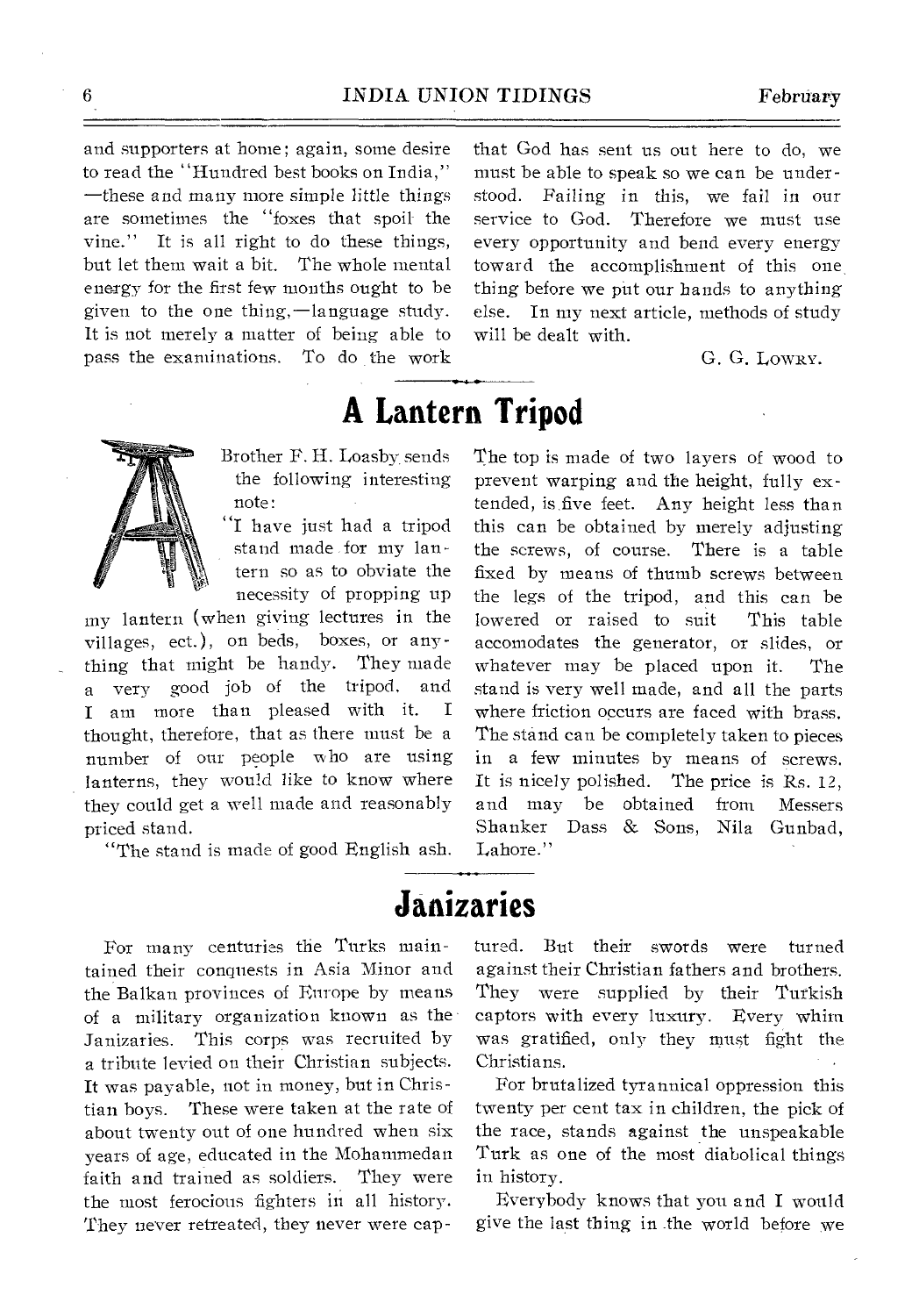### 1918 INDIA UNION TIDINGS 7

would allow a choice like that to be made from among our children. Listen! There is a powerful force carefully organized for the express purpose of kidnapping your children and mine. The dealy seriousness of the thing is indicated by the fact that the organization is actually succeeding right now in trapping our children,—not at the rate of twenty out of one hundred as did the old Turk, but at the rate of fifty out of one hundred. Yes, my brother, statistics gathered prove that half of our boys and girls are being trapped and enrolled among the Devil's Janizaries. Fifty per cent of the boys and girls who grow up in our homes drift away and are lost to the denomination and we are doing about it—what? A number of plans have been made for stopping these raids. Many of them have promised well but somehow have not stood the test of actual use. This is true of all but one. This plan is, in brief, to gather the boys and girls into schools where they are taught to escape the traps of the twentieth century Turk, "who is working by every conceivable device to draw them. into his net," and is succeeding thirty per cent better than did the mediaeval Turk.

Some figures will show how successful this plan is. Among those who enter these schools the rate of loss drops from fifty per cent, the general average, to fifteen per cent; while among those who do not enter these schools the average loss jumps to eighty-five per cent. Among those who go on and complete college the rate of loss drops to only about one per cent, and about ninety-five per cent of these not only escape becoming the Devil's Janizaries but become successful workers in the denominational work.

To put it briefly, my brother, the possibility of your boy and girl escaping this devil's draft increases from fifteen chances in one hundred if they do not attend an Adventist school, to ninety-nine chances in one hundred if they complete a college course. Now we are in dead earnest in this matter to just this extent. About one out of two of our children ever enter an Adventist school and out of the class where eighty-five per cent are lost. This is fifty per cent. Then the percentage declines until only about one in seventy-five of our children, or about 1.4 per cent ever finish college and get int, the class where ninetynine per cent are saved. Line up your children, two, or four, or six, or ten, or whatever the number is, and look them over and apply these figures to the flock. Then get off by yourself and do some good hard thinking and figure out for yourself an answer to the question soon to be put to you: "Where is thy flock that was given thee, thy beautiful flock?" Jer.  $13:20$ . *Selected.* 

" OUR thoughts and purposes are the secret springs of action, and hence determine the character. Every thought, feeling and inclination, though unseen by men, is discerned by the eye of God. With what care, then, should we examine our hearts in the light of the divine law, and compare ourselves with the one faultless Pattern, that no defect may be found upon us in the day of God. We cannot afford to make a mistake in a matter in which eternal interests are involved."

HE who works and feels he works, he who prays and knows he prays, has the secret of transforming failure into victory. -*Robertson.* 

IN some cases a continual debt is upon the house of God. There is continual interest to be paid. These things should not and need not be." —Vol. VI.

THE humble worker who obediently responds to the call of God may be sure of receiving divine assistance.